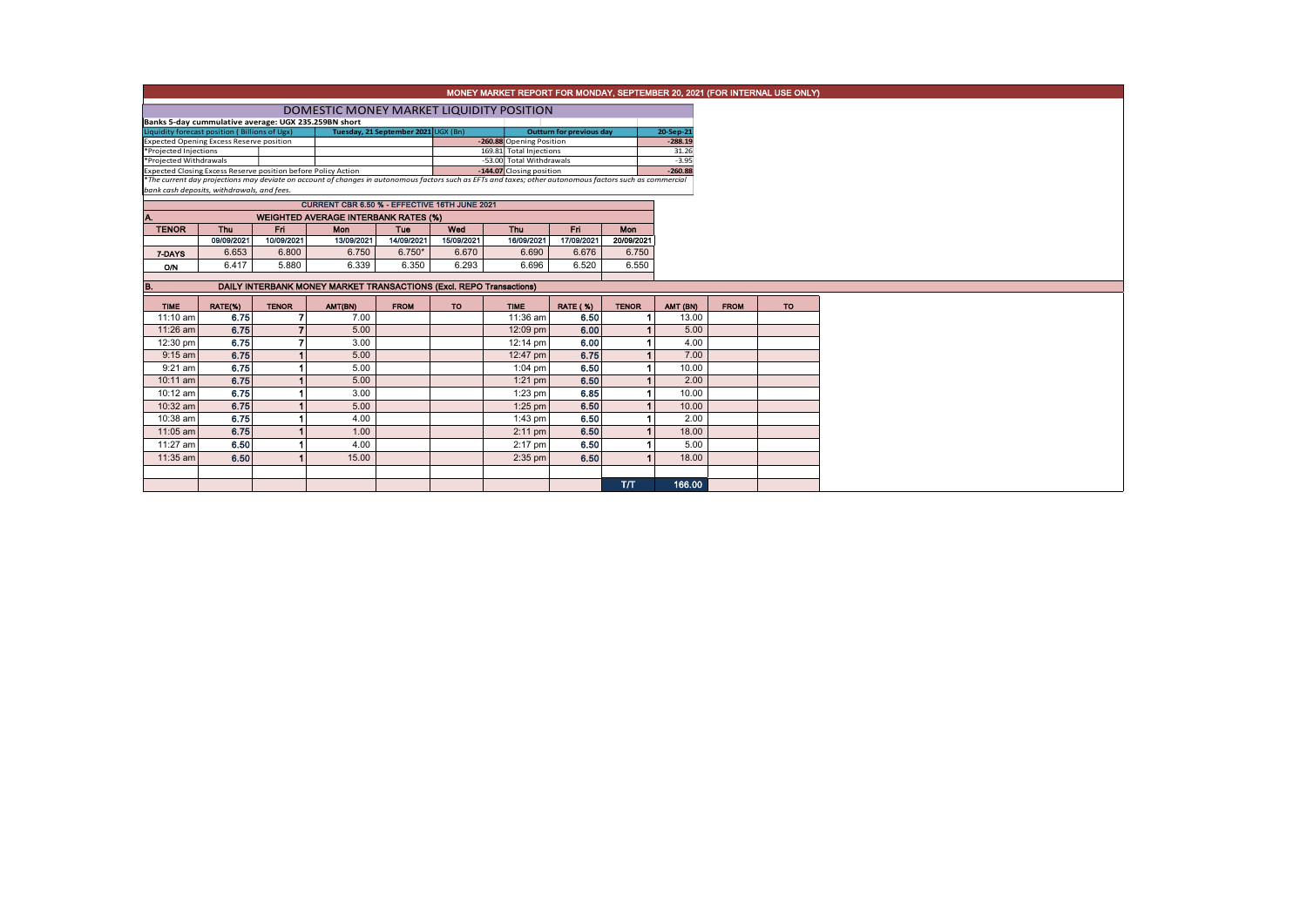| C.                                                                                                                                                                                                                                       | <b>CBR AND THE 7- DAY WAR INTERBANK RATES</b> |                  |                                                                                       |                                    |                                    |                                                                   |                    |                |              |                                |            |            |  |  |
|------------------------------------------------------------------------------------------------------------------------------------------------------------------------------------------------------------------------------------------|-----------------------------------------------|------------------|---------------------------------------------------------------------------------------|------------------------------------|------------------------------------|-------------------------------------------------------------------|--------------------|----------------|--------------|--------------------------------|------------|------------|--|--|
| 9.500<br>9.000<br>8.500<br>8.000<br>7.500<br>7.000<br>nyayar din dan anyayar yang masa da<br>6.500<br>$\tau_{\rm max}$<br><br>6.000<br>$\mathcal{L}^{\mathcal{L}}$ , and $\mathcal{L}^{\mathcal{L}}$<br>5.500<br>5.000<br>4.500<br>4.000 |                                               |                  |                                                                                       |                                    |                                    |                                                                   |                    |                |              |                                |            |            |  |  |
|                                                                                                                                                                                                                                          | 03/09/2021                                    | 06/09/2021       | 07/09/2021                                                                            | 08/09/2021                         | 09/09/2021                         | 10/09/2021                                                        | 13/09/2021         | 14/09/2021     | 15/09/2021   | 16/09/2021                     | 17/09/2021 | 20/09/2021 |  |  |
|                                                                                                                                                                                                                                          |                                               |                  |                                                                                       |                                    |                                    |                                                                   |                    |                |              |                                |            |            |  |  |
|                                                                                                                                                                                                                                          |                                               |                  |                                                                                       |                                    |                                    | • Overnight WAR -7-day WAR - CBR rate - Upper bound - Lower bound |                    |                |              |                                |            |            |  |  |
| D.                                                                                                                                                                                                                                       |                                               |                  | MONETARY POLICY OPERATIONS MATURITIES PROFILE: (23-SEP- 2021 TO 21-OCT- 2021)         |                                    |                                    |                                                                   |                    |                |              |                                |            |            |  |  |
| <b>DATE</b>                                                                                                                                                                                                                              | <b>THUR</b>                                   | <b>THUR</b>      | <b>THUR</b>                                                                           | <b>THUR</b>                        | <b>THUR</b>                        | <b>TOTAL</b>                                                      |                    |                |              |                                |            |            |  |  |
|                                                                                                                                                                                                                                          | 23-Sep-21                                     | 30-Sep-21        | 07-Oct-21                                                                             | 14-Oct-21                          | 21-Oct-21                          |                                                                   |                    |                |              |                                |            |            |  |  |
| <b>REPO</b><br><b>REV REPO</b>                                                                                                                                                                                                           | 993.24<br>$\sim$                              | $\sim$<br>$\sim$ | $\sim$<br>$\sim$                                                                      | $\overline{\phantom{a}}$<br>$\sim$ | $\overline{\phantom{a}}$<br>$\sim$ | 993.24<br>$\sim$                                                  |                    |                |              |                                |            |            |  |  |
| <b>DEPO AUCT</b>                                                                                                                                                                                                                         | 450.10                                        | $\sim$           | 182.70                                                                                | $\sim$                             | 90.00                              | 722.80                                                            |                    |                |              |                                |            |            |  |  |
| <b>TOTALS</b>                                                                                                                                                                                                                            | 1.443.34                                      | ×.               | 182.70                                                                                | ×.                                 | 90.00                              | 1,716.04                                                          |                    |                |              |                                |            |            |  |  |
|                                                                                                                                                                                                                                          |                                               |                  | Total O/S Deposit Auction balances held by BOU up to 07 October Q912021: UGX 1,336 BN |                                    |                                    |                                                                   |                    |                |              |                                |            |            |  |  |
|                                                                                                                                                                                                                                          |                                               |                  | Total O/S Repo, Reverse Repo & Deposit Auction balances held by BOU: UGX 2,329 BN     |                                    |                                    |                                                                   |                    |                |              |                                |            |            |  |  |
|                                                                                                                                                                                                                                          | (EI) STOCK OF TREASURY SECURITIES             |                  |                                                                                       |                                    | Eii)                               | <b>MONETARY POLICY MARKET OPERATIONS</b>                          |                    |                |              |                                |            |            |  |  |
|                                                                                                                                                                                                                                          | LAST TBIILS ISSUE DATE: 16-SEPTEMBER-2021     |                  |                                                                                       |                                    |                                    | (VERTICAL REPOS, REV-REPOS & DEPOSIT AUCTIONS)                    |                    |                |              |                                |            |            |  |  |
| On-the-run O/S T-BILL STOCKs (Bns-UGX)<br>6.138.45<br>21/09/2021<br>OMO<br><b>ISSUE DATE</b>                                                                                                                                             |                                               |                  |                                                                                       |                                    |                                    |                                                                   | <b>AMOUNT</b>      | <b>WAR</b>     | <b>RANGE</b> | <b>TENOR</b><br>$\overline{7}$ |            |            |  |  |
| 21/09/2021 REPO<br>21,003.07<br>On-the-run O/S T-BONDSTOCKs(Bns-UGX)<br>TOTAL TBILL & TBOND STOCK- UGX<br>27, 141.52                                                                                                                     |                                               |                  |                                                                                       |                                    | <b>DAUT</b>                        | $19$ -Aug<br>26-Aug                                               | 1,641.00<br>358.08 | 6.500<br>6.998 |              | 28                             |            |            |  |  |
| O/S=Outnanding                                                                                                                                                                                                                           |                                               |                  |                                                                                       |                                    | <b>DAUT</b>                        | $26$ -Aug                                                         | 39.58              | 6.950          |              | 56                             |            |            |  |  |
| <b>MATURITY</b>                                                                                                                                                                                                                          | <b>TOTAL STOCK YTM (%)</b>                    |                  | <b>CHANGE IN</b>                                                                      |                                    | <b>DAUT</b>                        | 26-Aug                                                            | 54.34              | 7.299          |              | 84                             |            |            |  |  |
|                                                                                                                                                                                                                                          | (BN UGX)                                      | AT CUT OFF*      | VTM(1')                                                                               |                                    | <b>REPO</b>                        | 26-Aug                                                            | 1,161.00           | 6.500          |              | $\overline{7}$                 |            |            |  |  |
| 91                                                                                                                                                                                                                                       | 102.32                                        | 6.820            | $-0.079$                                                                              |                                    | <b>REPO</b>                        | 30-Aug                                                            | 502.00             | 6.500          |              | 3                              |            |            |  |  |
| 182                                                                                                                                                                                                                                      | 410.12                                        | 8.000            | $-0.751$                                                                              |                                    | <b>REPO</b>                        | 31-Aug                                                            | 286.50             | 6.500          |              | 2                              |            |            |  |  |
| 364                                                                                                                                                                                                                                      | 5,626.01                                      | 9.449            | $-0.251$                                                                              |                                    | <b>REPO</b>                        | 01-Sep                                                            | 244.50             | 6.500          |              |                                |            |            |  |  |
| 2YR                                                                                                                                                                                                                                      | 200.00                                        | 10.000           | $-1.500$                                                                              |                                    | <b>REPO</b>                        | $02-Sep$                                                          | 1.539.00           | 6.500          |              | $\overline{7}$                 |            |            |  |  |
| 3YR                                                                                                                                                                                                                                      | $\sim$                                        | 11.390           | $-1.410$<br>$-1.691$                                                                  |                                    | <b>REPO</b>                        | 06-Sep                                                            | 252.00             | 6.500          |              | 3                              |            |            |  |  |
| 5YR<br>10YR                                                                                                                                                                                                                              | 1,589.27<br>9,703.84                          | 13.409<br>13,500 | $-0.239$                                                                              |                                    | <b>REPO</b><br><b>REPO</b>         | 08-Sep<br>$09-Sep$                                                | 164.50<br>1,094.00 | 6.500<br>6.500 |              |                                |            |            |  |  |
| 15YR                                                                                                                                                                                                                                     | 8,222.91                                      | 14.090           | $-0.310$                                                                              |                                    | <b>DAUT</b>                        | 09-Sep                                                            | 64.65              | 6.998          |              | 28                             |            |            |  |  |
| <b>20YR</b>                                                                                                                                                                                                                              | 1,287.05                                      | 15.950           | $-1.040$                                                                              |                                    | <b>DAUT</b>                        | $09-Sep$                                                          | 450.16             | 7.003          |              | 56                             |            |            |  |  |
|                                                                                                                                                                                                                                          |                                               |                  | Cut OFF is the lowest price/ highest yield that satisfies the auction awarded amount. |                                    | <b>DAUT</b>                        | 09-Sep                                                            | 42.28              | 7.357          |              | 84                             |            |            |  |  |
|                                                                                                                                                                                                                                          |                                               |                  |                                                                                       |                                    | <b>DAUT</b>                        | 13-Sep                                                            | 386.00             | 6.500          |              | 3                              |            |            |  |  |
|                                                                                                                                                                                                                                          |                                               |                  |                                                                                       |                                    | 992.00<br>16-Sep                   | 6.500                                                             |                    |                |              |                                |            |            |  |  |
|                                                                                                                                                                                                                                          |                                               |                  |                                                                                       |                                    |                                    | WAR-Weighted Average Rate                                         |                    |                |              |                                |            |            |  |  |